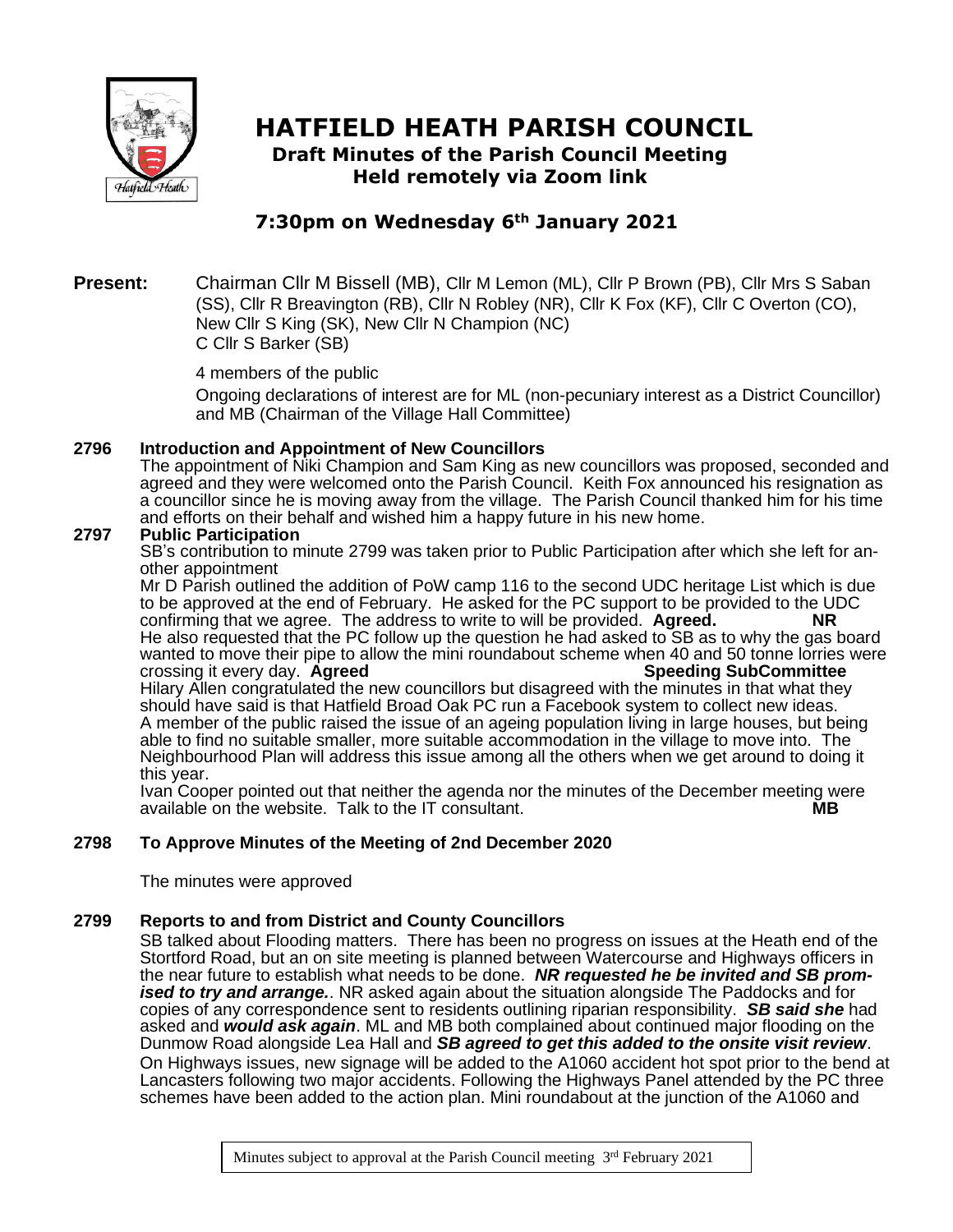B183 Dumnow Road, Flashing 20MPH signs outside the school at school times and replacement of the out of date electronic speed signs with modern solar powered signs.

SB again announced that Essex Well Being is in full operation to provide vulnerable people with protection if these are identified. She also outlined that other essential services are being maintained despite underutilisation on the basis that they will again be required post lockdown CO raised the issue about displaced kerbstones and dangerous verge erosion in Broomfields. This is a UDC issue which ML will take up. **ML**

ML reported that the PoW Camp site had been added to the Heritage List by the UDC and thanked the History Society and Miki Champion in particular for their efforts in achieving this. He announced a major meeting this week about UDC property investments to review their worth to the council adding that the policy appears to be working. Finally meetings regarding the appeal by MAG against the UDC turning down their expansion plans.

#### **2800 Financial Report**

#### **Budget Report and Precept**

The members of the Finance Committee were in receipt of a comprehensive report prepared by Derek Farr and all were in agreement with it in terms of its recommendations for the budget and precept. Agreed to circulate to all for agreement any comments. precept. Agreed to circulate to all for agreement any comments.

Arrange Finance Committee Meeting this week to finalise, then full meeting to confirm **MB Approval of Expenditure**

The following items were approved: Dec 2020 salary for J Foster £81.98 Dec 2020 salary for S Foster £81.78 Dec 2020 salary for J Sykes £175.60 A E Hockley Inv 0070 £270.00 (copy invoice attached) HMRC payment for Dec 2020 £84.80 Payment to D Farr for support in Dec 20 £178.13 **Banking Arrangements and Status** This has now been resolved

Audit Status and Next Steps and 2021 Financial Milestones Invite Derek to the Finance Meeting to help decide how to proceed **MB**

#### **2801 Clerk Vacancy**

Four CVs have been received so far. MB to circulate to reformed Personnel Committee comprising RB, MB, NR and NC (replacing KF). The response date is the end of this month and we hope more local people will apply. **Agreed to take up Niki and Hilary's offer to retransmit on Social Media.**

#### **2802 Clerks report and Correspondence Report**

In the absence of a clerk the PC acknowledged receipt of the following:

A letter from the Cricket Club with invoice attached asking for reimbursement of seeding costs as agreed in prior meeting. **Agreed. Could Derek Farr please input to the bank.**

A letter from a resident asking that dangerous trees should be cut back from alongside his drive. Outside inspection was unable to understand problem. NR to follow up with resident. **NR** A letter from a resident outlining a litter problem on the Matching Road. NR to contact Derek Farr to understand the existing arrangements in full and add to next month's agenda for a review and agreement on how to proceed. Add Litter picking to the next agenda. **NR**

#### **The Parish Council would like to ask for the forbearance of the public in dealing with their letters and queries in the temporary absence of a Parish Clerk.. We will continue to deal with these as quickly as we can.**

# **2803 Community Police Officer**

Holdover

#### **2804 Key Task Monitor**

Minutes subject to approval at the Parish Council meeting 3<sup>rd</sup> February 2021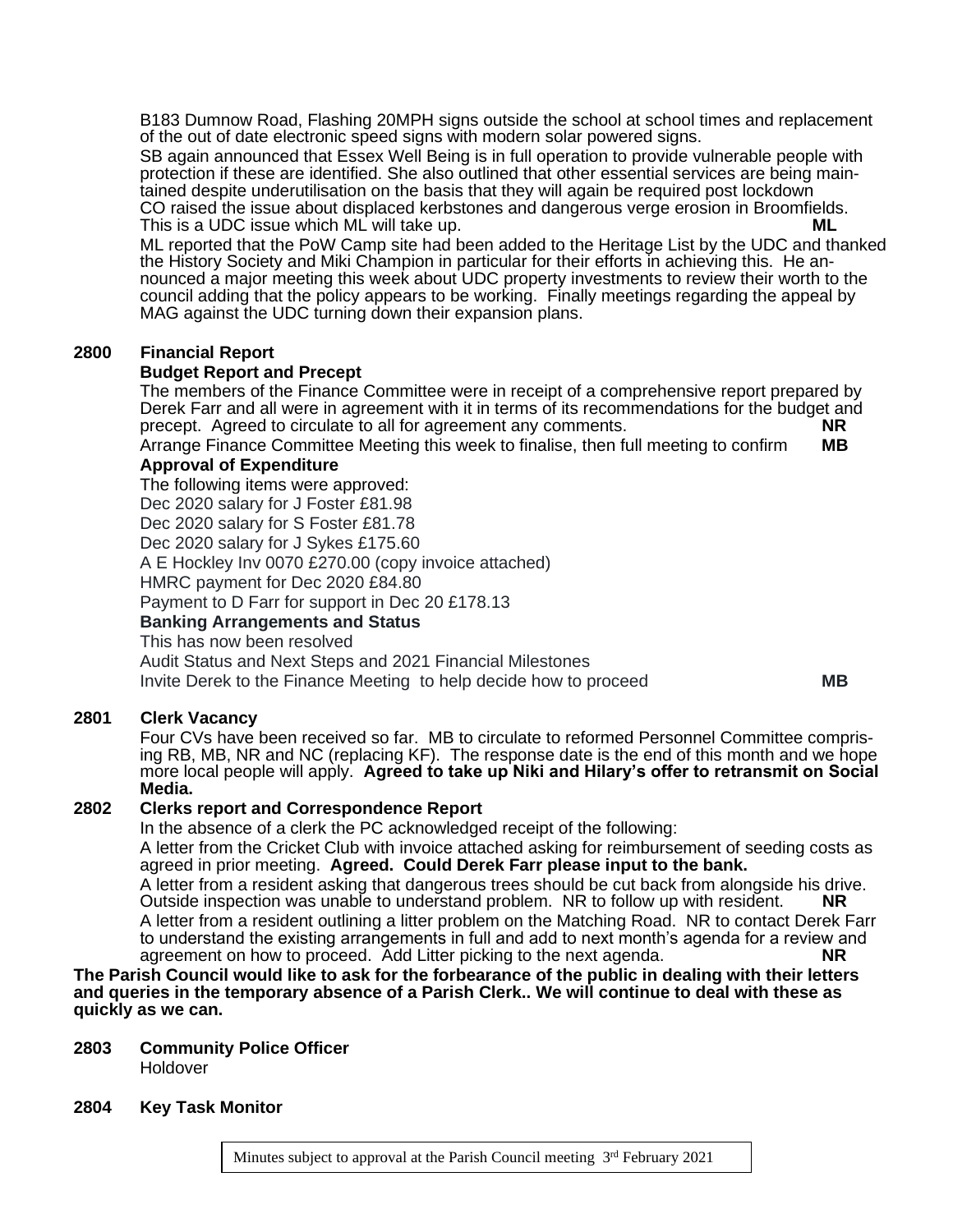**Holdover** 

## **2805 Planning Matters**

# **a) Applications determined by the Planning Authority**;

UTT/20/2817/CLP | Proposed erection of outbuilding | East Lea Dunmow Road Hatfield Heath CM22 7BN. **Approved.**

UTT/20/1161/HHF: Proposed new front porch and s73a retrospective permission to retain the single storey link between main dwelling and ancillary office: Maple Cottage 1 Foxglove Farm Dunmow Road Hatfield Heath Bishops Stortford CM22 7BL. **Approved**

UTT/20/2635/HHF: Loft Conversion with Rear Dormer: Church View Pond Lane The Heath Hatfield Heath CM22 7AB**. Approved**

## **b) Planning applications to consider**:

UTT/20/3390/NMA: Non-material amendment to UTT/14/0950/HHF - Replacing previously approved Bi fold doors and face brickwork to the single storey rear extension , with painted timber windows/doors and painted rendered walls to match existing wall finishes. Reducing the planning approved height of the pitched roof to the rear extension. New Lantern roof light.

Internal rearrangement of ground floor rooms: Shinglewood Matching Road Hatfield Heath Bishops Stortford Hertfordshire CM22 7AJ. **No Objection**

UTT/20/3293/TPO: 3no. Yew Tree reduction by 1-2 meters, Crown lift and crown reduction: United Reformed Church Chelmsford Road Hatfield Heath Bishops Stortford Hertfordshire CM22 7BH. **No Objection**

UTT/20/3199/FUL: Section 73A Retrospective application for the change of use of annexe from Bed and Breakfast accommodation back to residential annexe: Englefield Chelmsford Road Hatfield Heath Bishops Stortford Hertfordshire CM22 7BD, **Agreed on the provision that permission is provisional on this not being made into a separate dwelling.**

UTT/20/2715/HHF: Proposed demolition of previously converted store/ancillary building and erection of single storey rear extensions.: Oakfield Stortford Road Hatfield Heath CM22 7DL.. **No Objections**

#### **c) Planning enforcement issues (to note only)** None Received

# **2806 Highways Matters**

.

It was acknowledged again that speeding through the village is possibly the most major concern of most residents and agreed to form a SubCommittee to look at all aspects and push harder on the County Council in particular to deliver on promises. The SubCommittee to comprise SS,NR,NC and ML and to involve key members of the community as appropriate. To a specific query, a 20mph limit across the cricket pitch will not be ruled out as an element. **NR** There is a lot of Parking issues as well as speeding, including parking on pavements hindering pedestrian access, Agreed we do not know the law as it applies to villages in Uttlesford. Check the status of bye laws that apply**. ML**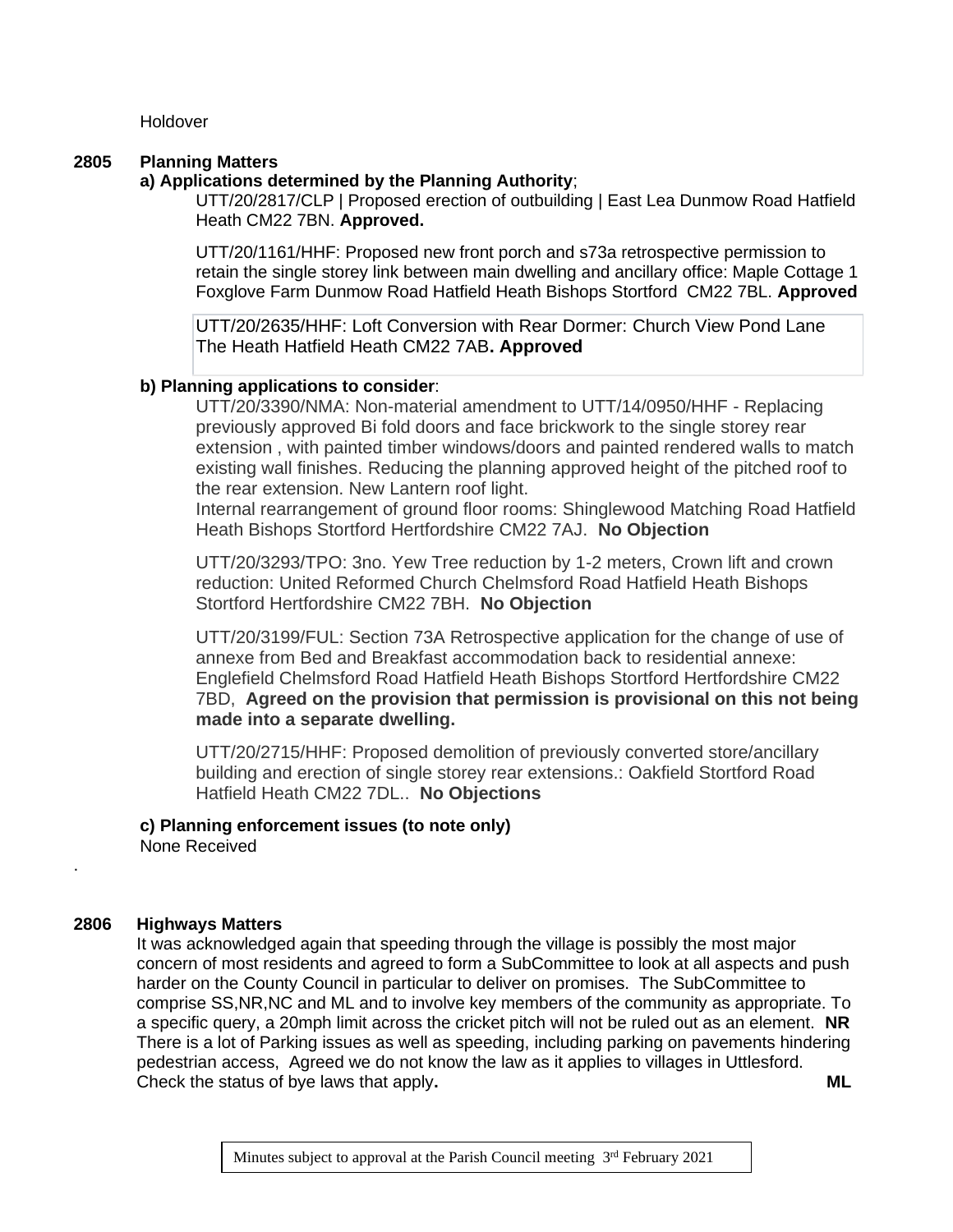|      | yuuto.                                                                                                                                                                                                                                                                                                                                                                                                                             | <b>NK</b>              |
|------|------------------------------------------------------------------------------------------------------------------------------------------------------------------------------------------------------------------------------------------------------------------------------------------------------------------------------------------------------------------------------------------------------------------------------------|------------------------|
| 2808 | <b>Allotment Report</b><br>Still awaiting quotation for mending of perimeter fence and rabbit proofing of far end. Seek<br>alternative supplier.                                                                                                                                                                                                                                                                                   | <b>NR</b>              |
| 2809 | <b>Major flooding in Stortford Road</b><br>Further to the discussion in the County Councillor's report. It was reported that the apparent<br>major cause for the flooding in the Dunmow Road was blockage of ditches on the LoMs land.<br>Write to County Council and ask them to write to the LoM s agent asking them to properly clea<br>these ditches to allow free flow. Also ask SB to help.                                  | NR                     |
| 2810 | <b>Pond Lane Signage</b><br>It was reported that a full list of businesses is available and the alternatives were to erect an<br>estate sign or enforce the local by law. It was agreed that the framework of such a sign would<br>be paid for by the Parish Council, but that the signage itself should be paid for by the<br>businesses.<br>Establish final design and cost<br>Obtain agreement from LoM for design and location | <b>MB</b><br>ML        |
|      | Establish if planning permission is needed or not.                                                                                                                                                                                                                                                                                                                                                                                 | ML.                    |
| 2811 | Playground<br>It was agreed that we did not know the status compared to the safety report. NR to conduct a<br>review against the report with Peter Graves to establish what needs now to be done and agree<br>who should do it (Peter or contractor) and then get quotes.                                                                                                                                                          | NR.                    |
| 2812 | <b>Village Green</b><br>Maintenance of Ponds was discussed and it was agreed that we needed two more quotes. NF<br>Oak trees on the Heath. Talk to LoM's agent and agree we will deal with them and send the<br>bill<br>Trees in the Play Area - Discussed under 2802                                                                                                                                                              | <b>ML</b>              |
| 2813 | Posting – Ask P May to requote based on NR/PB survey.<br><b>Stansted Airport</b>                                                                                                                                                                                                                                                                                                                                                   | <b>NR</b>              |
| 2814 | No Input<br><b>Emergency Response Plan</b><br>Check with UDC about data protection rules since 95% of names and numbers in the plan are<br>already published in the Village Magazine.                                                                                                                                                                                                                                              | ML                     |
| 2815 | <b>Neighbourhood Plan</b><br>Wait until Lockdown over and we can invite the expert.                                                                                                                                                                                                                                                                                                                                                |                        |
| 2816 | Dog Bins<br>The statement by the UDC is that they will empty bins wherever placed but will not pay for new<br>ones. Circulate letter to all.<br>Review original plan of dog bins done by NR/PB and review how many more we need. NR/PB<br>Contact UDC with the plan and ask for an emptying schedule and confirmation they'll be<br>emptied. Also agree how many new bins are required and who will install                        | <b>NR</b><br><b>PC</b> |
| 2817 | <b>Grants</b><br>Agreed we should give £1000 to the URC to help with urgent works if we are allowed<br>Check with Derek if we are allowed to give money to churches                                                                                                                                                                                                                                                                | <b>NR</b>              |

# **2807 Parking Management and maintenance of the Council carparks**

It was agreed that we needed to write to the LoMs agents showing the different surface treatments and plans for the Church Road and get a written decision. After that we need three<br>NP quotes. **NR**